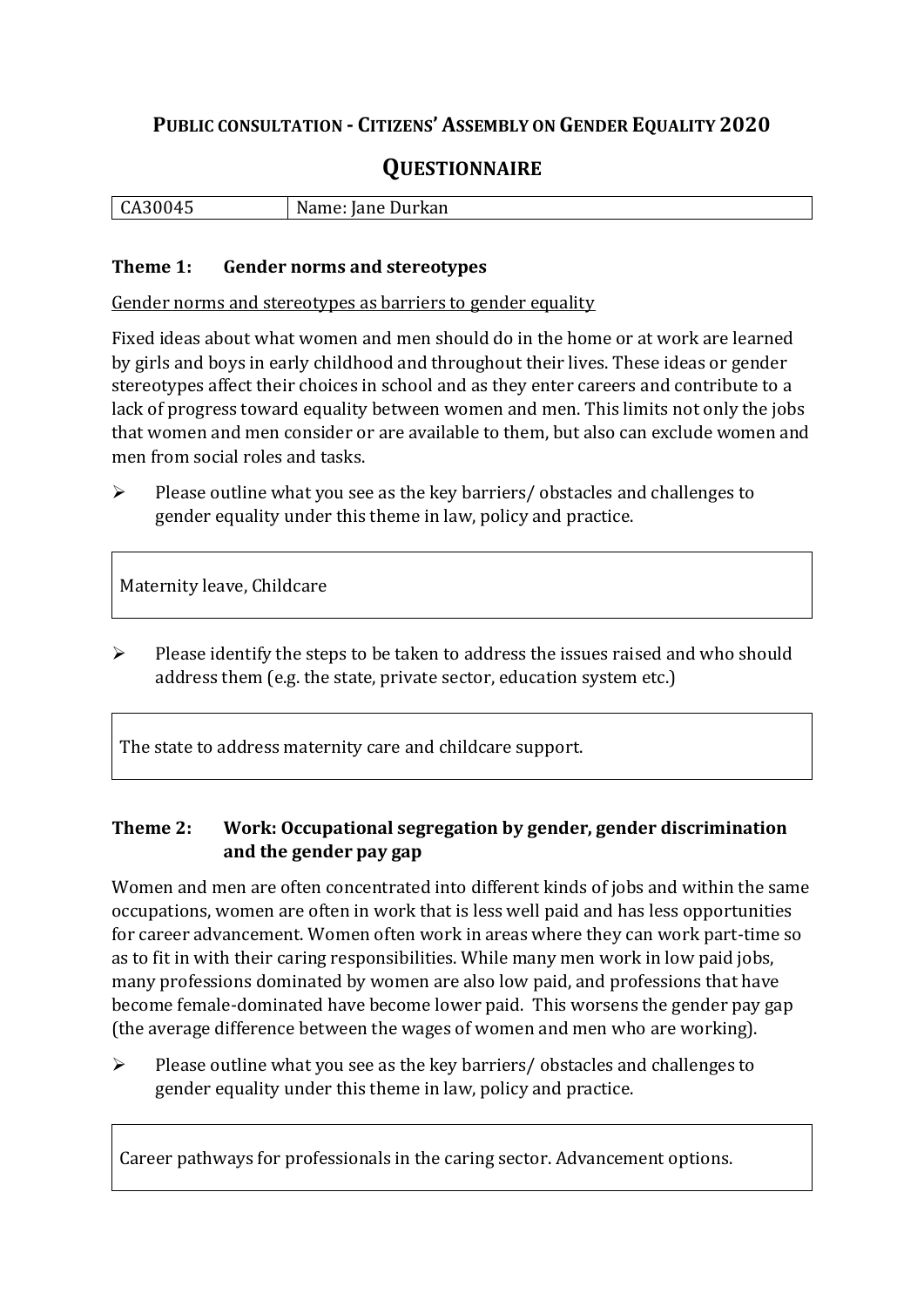➢ Please identify the steps to be taken to address the issues raised and who should address them (e.g. the state, private sector, education system etc.)

The state. Invest in Diagnostics in healthcare in the gynaecology services. Current waiting lists unacceptable and underfunded.

### **Theme 3. Care, paid and unpaid, as a social and family responsibility**

Care -- the social responsibility of care and women and men's co responsibility for care, especially within the family

Women remain disproportionately responsible for unpaid care and often work in poorly paid care work. For working parents or [lone parents,](https://aran.library.nuigalway.ie/bitstream/handle/10379/6044/Millar_and_Crosse_Activation_Report.pdf?sequence=1&isAllowed=y) balancing paid work with parenting and or caring for older and dependent adults presents significant challenges. Women are [most disadvantaged by these challenges,](https://eige.europa.eu/gender-equality-index/game/IE/W) yet men also suffer from lack of opportunities to share parenting and caring roles. Despite recent legislation and policy initiatives to support early years parental care, [inequalities in the distribution of unpaid](https://www.ihrec.ie/app/uploads/2019/07/Caring-and-Unpaid-Work-in-Ireland_Final.pdf)  [care](https://www.ihrec.ie/app/uploads/2019/07/Caring-and-Unpaid-Work-in-Ireland_Final.pdf) continue between women and men. The cost of childcare has been identified as a particular barrier to work for women alongside responsibilities of caring for older relatives and dependent adults.

➢ Please outline what you see as the key barriers/ obstacles and challenges to gender equality under this them in law, policy and practice.

Address gender neutral aides/tools for young children as per Young scientists findings. Men to take more responsibility for house keeping and parental support also.

 $\triangleright$  Please identify the steps to be taken to address the issues raised and who should address theme (e.g. the state, private sector, education system etc.)

Educate children at national school stage so reduce bullying in school. State acknowledge role of carers and pay accordingly.

### **Theme 4: Women's access to, and representation in, public life and decision making**

Ensure women's participation and representation in decision-making and leadership in the workplace, political and public life

Women are systematically underrepresented in leadership in [economic](https://eige.europa.eu/gender-equality-index/2019/compare-countries/power/2/bar) and [political](https://eige.europa.eu/gender-equality-index/2019/compare-countries/power/1/bar)  [decision-](https://eige.europa.eu/gender-equality-index/2019/compare-countries/power/1/bar)making. Despite the introduction of a candidate gender quota (through the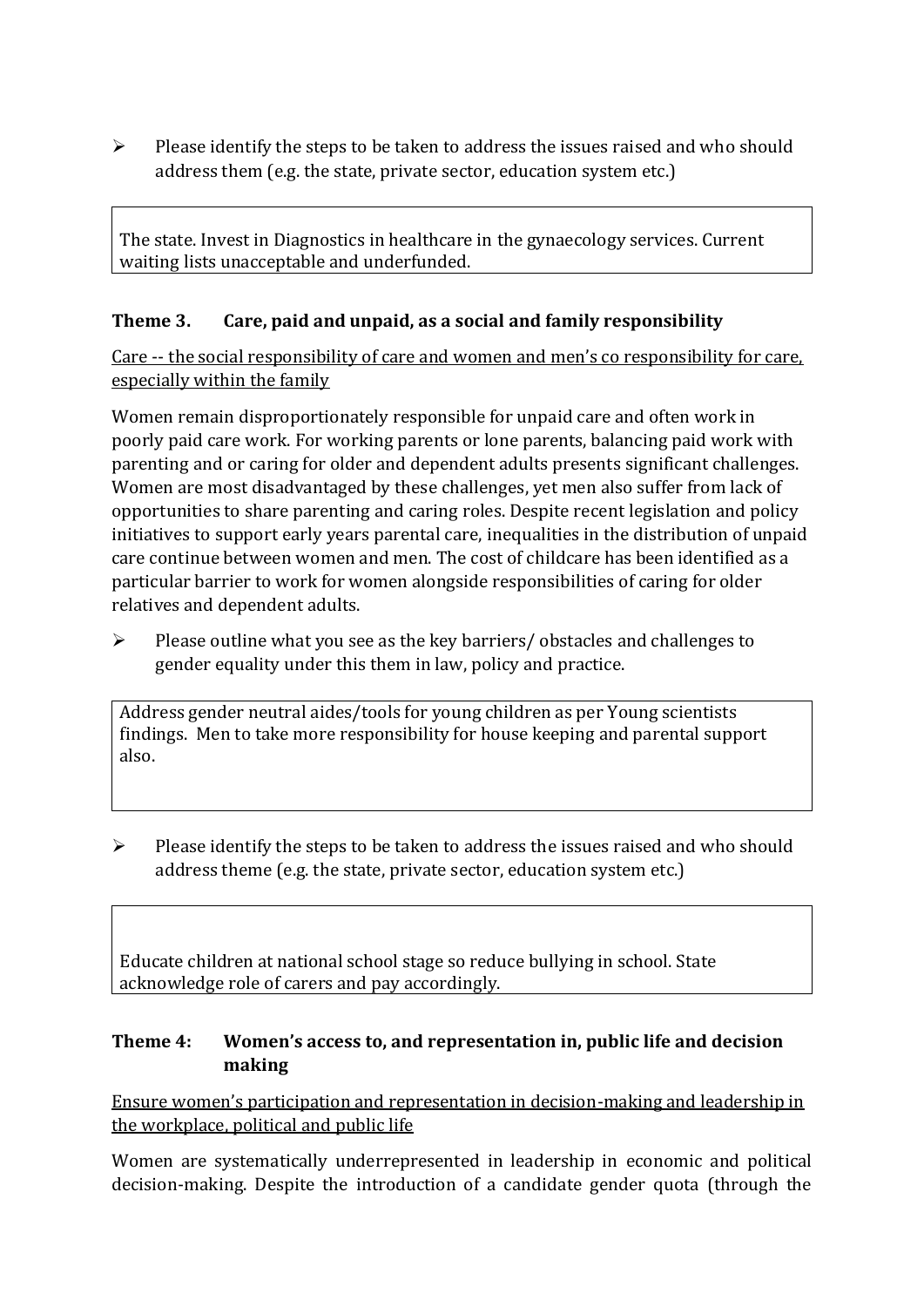system of party funding) for national political office, and [initiatives](https://betterbalance.ie/) to support women's access to corporate decision-making roles, men continue to dominate leadership positions. There are also issues to be considered around how media represents women and men.

➢ Please outline what you see as the key barriers/ obstacles and challenges to gender equality under this theme in law, policy and practice.

Attempt to support women in the workforce, politics and all aspects of life

➢ Please identify the steps to be taken to address the issues raised and who should address them (e.g. the state, private sector, education system etc.)

Candidate gender quotas as practical as possible. Media to promote women in business/ healthcare and not be so negative to healthcare workers and realise that we re all human and do our best for women and couples every day we go into work.

### **5. Where does gender inequality impact most?**

To conclude we would be interested in your response to the following question: In which area do you think gender inequality matters most?

Please rank the following in order of importance, 1 being the most important:

|           | Paid work                | 1 |
|-----------|--------------------------|---|
| $\bullet$ | Home & family life       | 3 |
| $\bullet$ | Education                | 5 |
| $\bullet$ | Politics and public life | 2 |
| $\bullet$ | Media                    | 4 |
|           | Caring for others        | 6 |
|           | Other - please elaborate | 7 |
|           |                          |   |

➢ Please outline the reasons for your answer below: